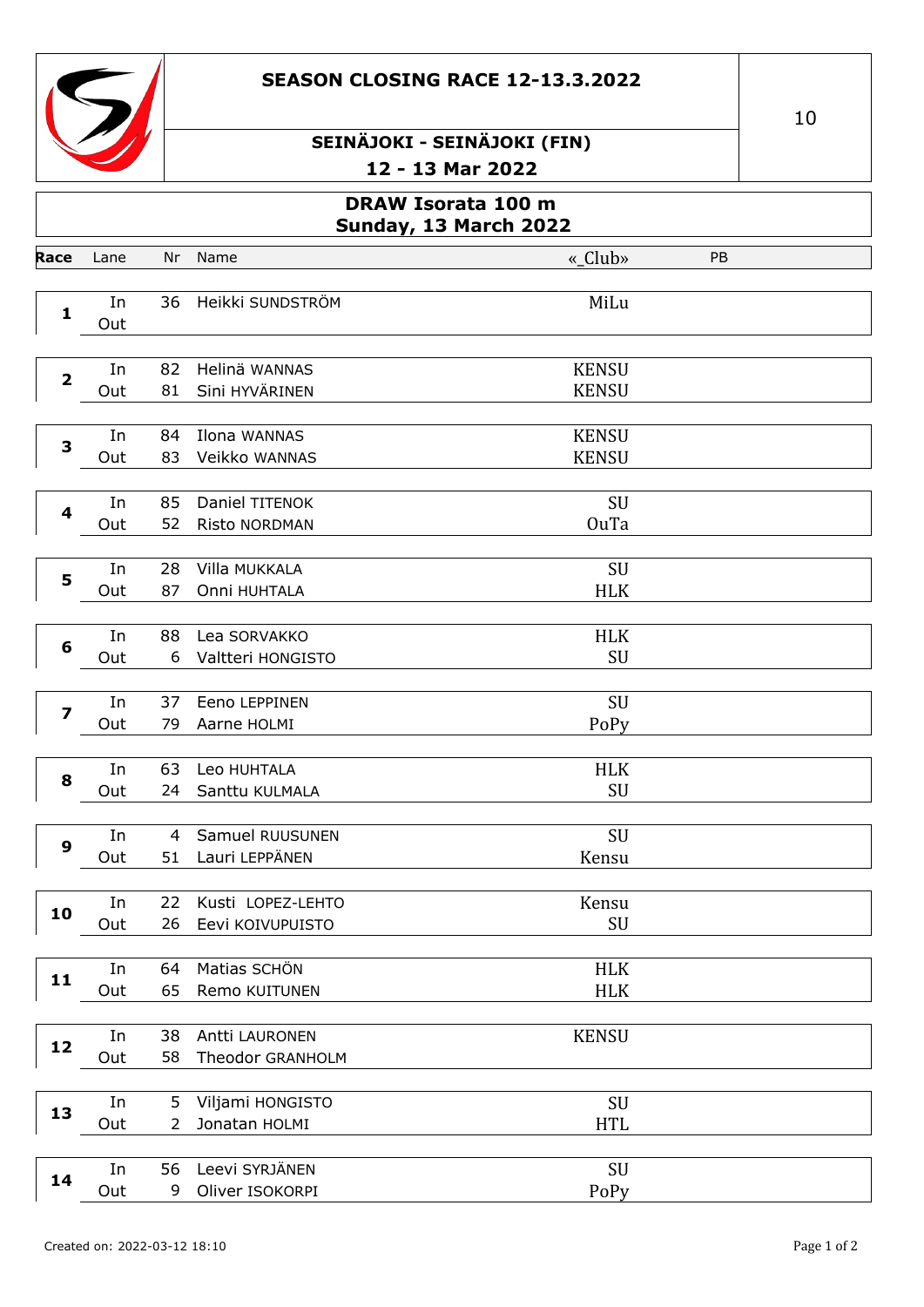



|      | <b>DRAW Isorata 100 m</b><br>Sunday, 13 March 2022 |    |                      |              |    |  |  |  |
|------|----------------------------------------------------|----|----------------------|--------------|----|--|--|--|
| Race | Lane                                               | Nr | Name                 | «_Club»      | PB |  |  |  |
|      |                                                    |    |                      |              |    |  |  |  |
| 15   | In                                                 | 8  | Max ISOKORPI         | PoPy         |    |  |  |  |
|      | Out                                                | 17 | Lunabella KOUKO      | <b>KENSU</b> |    |  |  |  |
|      | In                                                 | 7  | Eveliina HONGISTO    | SU           |    |  |  |  |
| 16   | Out                                                | 78 | Hilja HILTUNEN       | SU           |    |  |  |  |
|      |                                                    |    |                      |              |    |  |  |  |
|      | In                                                 | 72 | Henna HONKIO         | <b>HLK</b>   |    |  |  |  |
| 17   | Out                                                | 46 | Saaga RINTALA        | SU           |    |  |  |  |
|      |                                                    |    |                      |              |    |  |  |  |
| 18   | In                                                 | 20 | Milla ISOKORPI       | PoPy         |    |  |  |  |
|      | Out                                                | 21 | Ahti LOPEZ-LEHTO     | <b>KENSU</b> |    |  |  |  |
|      |                                                    |    |                      |              |    |  |  |  |
| 19   | In                                                 | 34 | Elma SETÄLÄ          | PoPy         |    |  |  |  |
|      | Out                                                | 69 | Unna MUHONEN         | <b>HLK</b>   |    |  |  |  |
|      |                                                    |    |                      |              |    |  |  |  |
| 20   | In                                                 | 29 | Peetu MUKKALA        | SU           |    |  |  |  |
|      | Out                                                | 25 | Oona KOIVUPUISTO     | SU           |    |  |  |  |
|      | In                                                 | 47 | Marja SISSO-KORISEVA | VaHa         |    |  |  |  |
| 21   | Out                                                | 45 | Eeka RINTALA         | SU           |    |  |  |  |
|      |                                                    |    |                      |              |    |  |  |  |
|      | In                                                 | 35 | Ari HÄYRINEN         | Kensu        |    |  |  |  |
| 22   | Out                                                | 76 | Eemeli LASSILA       | SU           |    |  |  |  |
|      |                                                    |    |                      |              |    |  |  |  |
| 23   | In                                                 | 59 | Juha SANTTILA        | SU           |    |  |  |  |
|      | Out                                                | 70 | Hemmo HANNULA        | <b>HLK</b>   |    |  |  |  |
|      |                                                    |    |                      |              |    |  |  |  |
| 24   | In                                                 | 43 | Juuso LEHTONEN       | SU           |    |  |  |  |
|      | Out                                                | 77 | Elias WALDEN         | <b>HTL</b>   |    |  |  |  |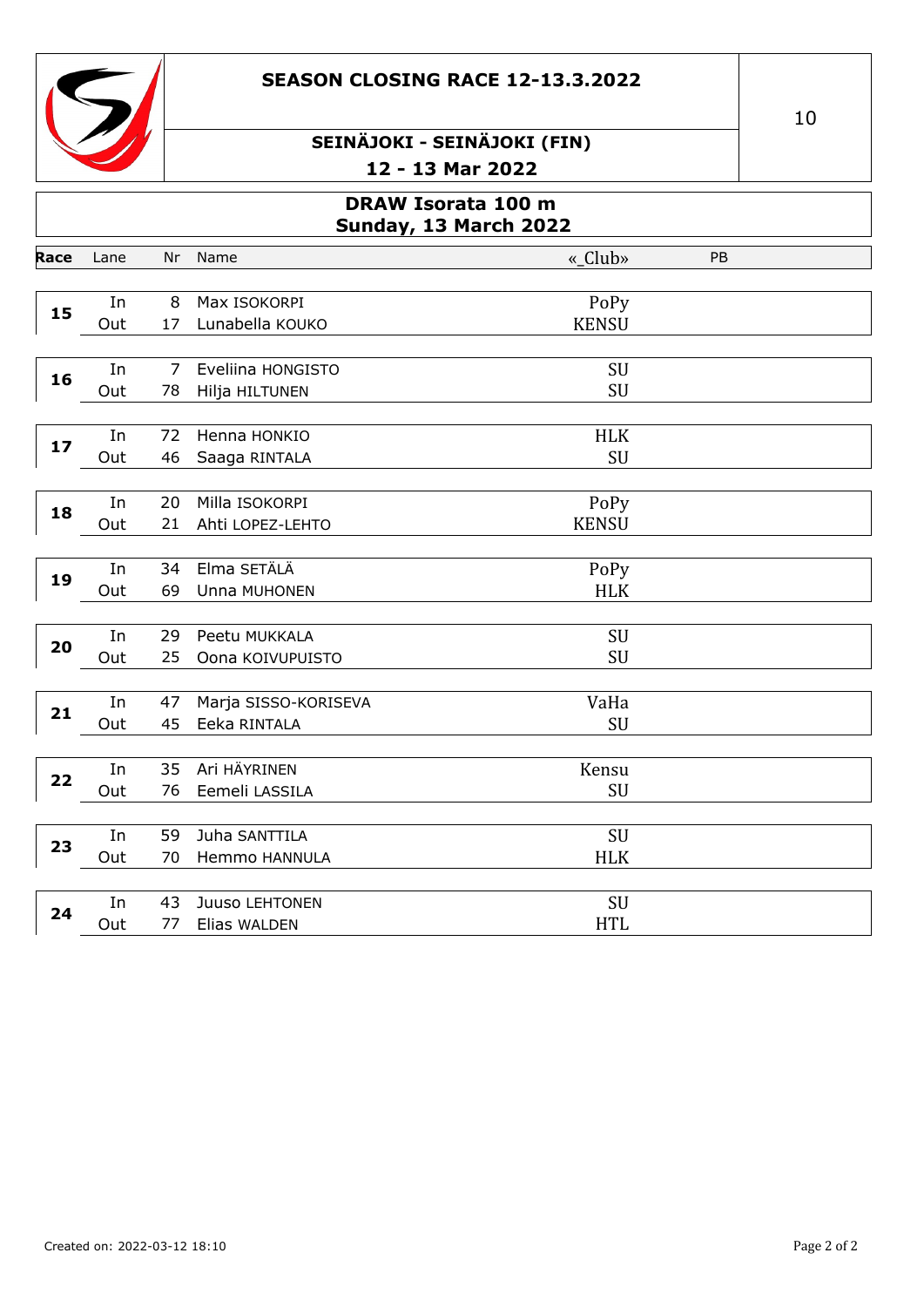



#### SEINÄJOKI - SEINÄJOKI (FIN) - 13 Mar 2022  $\ddot{\phantom{1}}$

|                                                    |           |              | ∸∸                                 | - געה ויום כב |    |  |  |
|----------------------------------------------------|-----------|--------------|------------------------------------|---------------|----|--|--|
| <b>DRAW Isorata 500 m</b><br>Sunday, 13 March 2022 |           |              |                                    |               |    |  |  |
| Race                                               | Lane      | Nr           | Name                               | «_Club»       | PB |  |  |
|                                                    | In        | 81           | Sini HYVÄRINEN                     | <b>KENSU</b>  |    |  |  |
| $\mathbf{1}$                                       | Out       |              |                                    |               |    |  |  |
|                                                    |           |              |                                    |               |    |  |  |
| $\mathbf 2$                                        | In        | 17           | Lunabella KOUKO                    | <b>KENSU</b>  |    |  |  |
|                                                    | Out       | 64           | Matias SCHÖN                       | <b>HLK</b>    |    |  |  |
|                                                    | In        | 72           | Henna HONKIO                       | <b>HLK</b>    |    |  |  |
| 3                                                  | Out       | 66           | Usva MUHONEN                       | <b>HLK</b>    |    |  |  |
|                                                    |           |              |                                    |               |    |  |  |
| 4                                                  | In        | 46           | Saaga RINTALA                      | SU            |    |  |  |
|                                                    | Out       | 84           | Ilona WANNAS                       | <b>KENSU</b>  |    |  |  |
|                                                    |           | 52           |                                    | <b>OuTa</b>   |    |  |  |
| 5                                                  | In<br>Out | 20           | Risto NORDMAN<br>Milla ISOKORPI    | PoPy          |    |  |  |
|                                                    |           |              |                                    |               |    |  |  |
|                                                    | In        | 86           | Suvi SORVAKKO                      | PäLuLu        |    |  |  |
| $\boldsymbol{6}$                                   | Out       | 69           | Unna MUHONEN                       | <b>HLK</b>    |    |  |  |
|                                                    |           |              |                                    |               |    |  |  |
| $\overline{\mathbf{z}}$                            | In<br>Out | 12<br>62     | Iiris VUORISALO<br>Nuutti PALONEN  | PoPy<br>PoPy  |    |  |  |
|                                                    |           |              |                                    |               |    |  |  |
|                                                    | In        | $\mathbf{1}$ | Tapani RENKO                       | SU            |    |  |  |
| 8                                                  | Out       | 50           | Kirsi KORPIJÄRVI                   | Kensu         |    |  |  |
|                                                    |           |              |                                    |               |    |  |  |
| 9                                                  | In<br>Out | 49<br>39     | Risto PALTTALA<br>Outi PINOMÄKI    | Kensu<br>VaHa |    |  |  |
|                                                    |           |              |                                    |               |    |  |  |
|                                                    | In        | 73           | Ida HOLOPAINEN                     | <b>HLK</b>    |    |  |  |
| 10                                                 | Out       | 25           | Oona KOIVUPUISTO                   | SU            |    |  |  |
|                                                    |           |              |                                    |               |    |  |  |
| 11                                                 | In        | 76<br>36     | Eemeli LASSILA<br>Heikki SUNDSTRÖM | SU            |    |  |  |
|                                                    | Out       |              |                                    | MiLu          |    |  |  |
|                                                    | In        | 70           | Hemmo HANNULA                      | <b>HLK</b>    |    |  |  |
| 12                                                 | Out       | 45           | Eeka RINTALA                       | SU            |    |  |  |
|                                                    |           |              |                                    |               |    |  |  |
| 13                                                 | In        | 40           | Sanni ROSENDAHL                    | <b>HTU</b>    |    |  |  |
|                                                    | Out       | 3            | Markku HOLMI                       | <b>HTL</b>    |    |  |  |
|                                                    | In        | 34           | Elma SETÄLÄ                        | PoPy          |    |  |  |
| 14                                                 | Out       | 47           | Marja SISSO-KORISEVA               | VaHa          |    |  |  |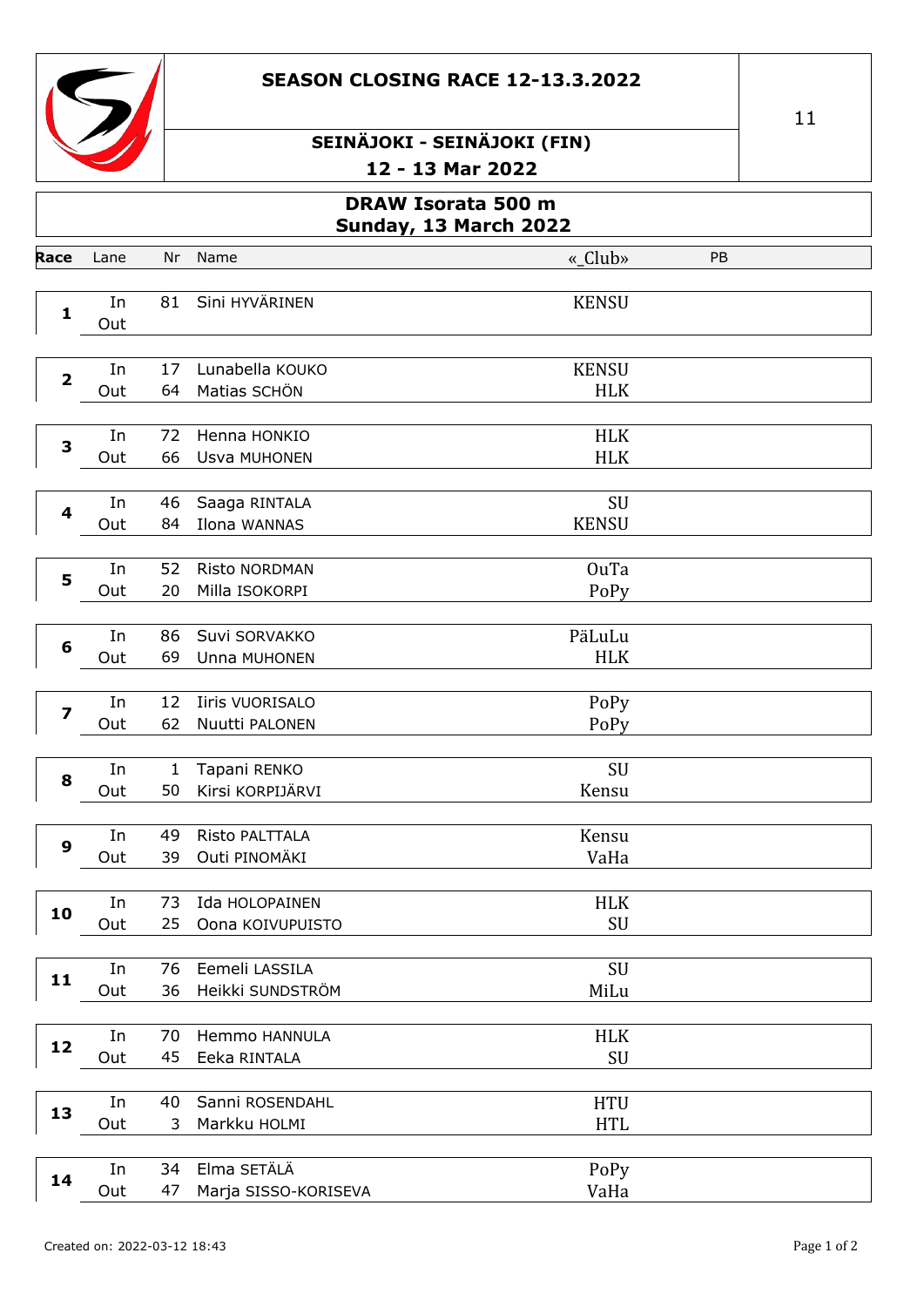



| DRAW Isorata 500 m<br>Sunday, 13 March 2022 |           |          |                                          |                            |    |  |  |
|---------------------------------------------|-----------|----------|------------------------------------------|----------------------------|----|--|--|
| Race                                        | Lane      | Nr       | Name                                     | «_Club»                    | PB |  |  |
| 15                                          | In<br>Out | 41<br>11 | Timo HERRANEN<br>Christer VUORISALO      | Kensu<br>PoPy              |    |  |  |
|                                             |           |          |                                          |                            |    |  |  |
| 16                                          | In<br>Out | 35<br>54 | Ari HÄYRINEN<br>Paavo SALONEN            | Kensu<br><b>OuTa</b>       |    |  |  |
| 17                                          | In<br>Out | 59<br>77 | Juha SANTTILA<br>Elias WALDEN            | SU<br><b>HTL</b>           |    |  |  |
| 18                                          | In<br>Out | 27<br>55 | Matias KOIVUPUISTO<br>Kristian HEIKKINEN | SU<br><b>OuTa</b>          |    |  |  |
| 19                                          | In<br>Out | 44<br>23 | Luka RINTALA<br>Janette PIRHONEN         | SU<br>SU                   |    |  |  |
| 20                                          | In<br>Out | 19<br>60 | Kalle KINNALA<br>Sampsa SANTTILA         | TuUL<br>SU                 |    |  |  |
| 21                                          | In<br>Out | 71<br>74 | Alvar MUHONEN<br><b>Eemil ERVIK</b>      | <b>HLK</b><br><b>HLK</b>   |    |  |  |
| 22                                          | In<br>Out | 75<br>68 | Jaakko HAUTAMÄKI<br>Max KOKKO            | <b>KENSU</b><br><b>HLK</b> |    |  |  |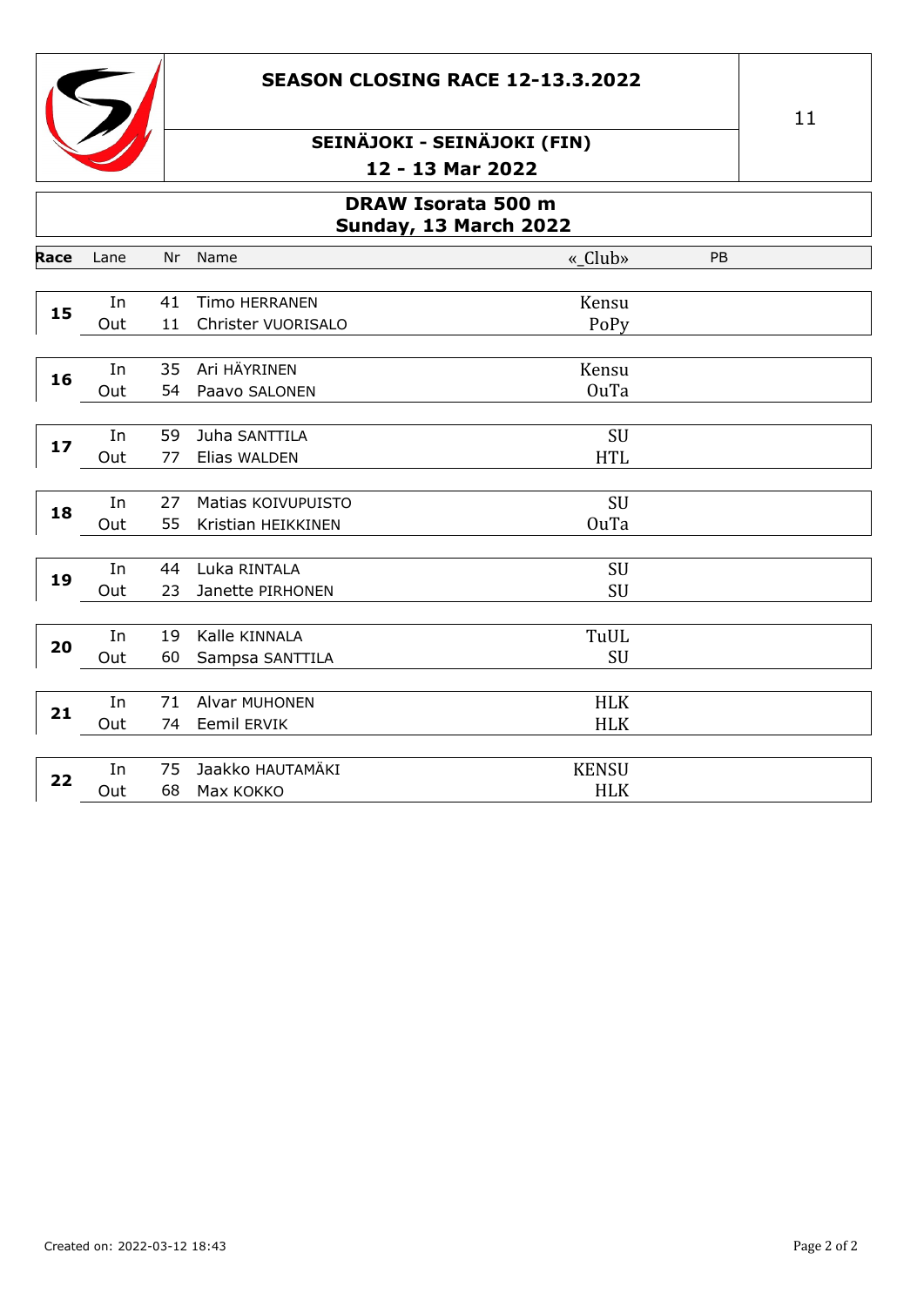



| DRAW Pikkurata 300 m<br><b>Sunday, 13 March 2022</b> |           |                      |                                       |                          |    |  |
|------------------------------------------------------|-----------|----------------------|---------------------------------------|--------------------------|----|--|
| Race                                                 | Lane      | Nr                   | Name                                  | «_Club»                  | PB |  |
| $\mathbf{1}$                                         | In<br>Out | 58<br>85             | Theodor GRANHOLM<br>Daniel TITENOK    | SU                       |    |  |
| $\overline{\mathbf{2}}$                              | In<br>Out | 87<br>37             | Onni HUHTALA<br>Eeno LEPPINEN         | <b>HLK</b><br>SU         |    |  |
| $\overline{\mathbf{3}}$                              | In<br>Out | 79<br>28             | Aarne HOLMI<br>Villa MUKKALA          | PoPy<br>SU               |    |  |
| 4                                                    | In<br>Out | 6<br>13              | Valtteri HONGISTO<br>Alexandra KUNNAS | SU<br>PoPy               |    |  |
| 5                                                    | In<br>Out | 88<br>14             | Lea SORVAKKO<br>Alvar HUNNEMAN        | <b>HLK</b><br><b>HLK</b> |    |  |
| 6                                                    | In<br>Out | 83<br>15             | Veikko WANNAS<br>Otso POLLARINEN      | <b>KENSU</b><br>SU       |    |  |
| $\overline{\mathbf{z}}$                              | In<br>Out | 80<br>24             | Aarni HÄYRINEN<br>Santtu KULMALA      | <b>KENSU</b><br>SU       |    |  |
| 8                                                    | In<br>Out | 8<br>16              | Max ISOKORPI<br>Juliet KOUKO          | PoPy<br><b>KENSU</b>     |    |  |
| 9                                                    | In<br>Out | 63<br>5              | Leo HUHTALA<br>Viljami HONGISTO       | <b>HLK</b><br>SU         |    |  |
| 10                                                   | In<br>Out | 4<br>22              | Samuel RUUSUNEN<br>Kusti LOPEZ-LEHTO  | SU<br>Kensu              |    |  |
| 11                                                   | In<br>Out | 65<br>9              | Remo KUITUNEN<br>Oliver ISOKORPI      | HLK<br>PoPy              |    |  |
| 12                                                   | In<br>Out | 38<br>26             | Antti LAURONEN<br>Eevi KOIVUPUISTO    | <b>KENSU</b><br>SU       |    |  |
| 13                                                   | In<br>Out | $\overline{7}$<br>56 | Eveliina HONGISTO<br>Leevi SYRJÄNEN   | SU<br>SU                 |    |  |
|                                                      | In        | $\overline{2}$       | Jonatan HOLMI                         | <b>HTL</b>               |    |  |

78 Hilja HILTUNEN

Out

14

 $\ensuremath{\mathrm{SU}}$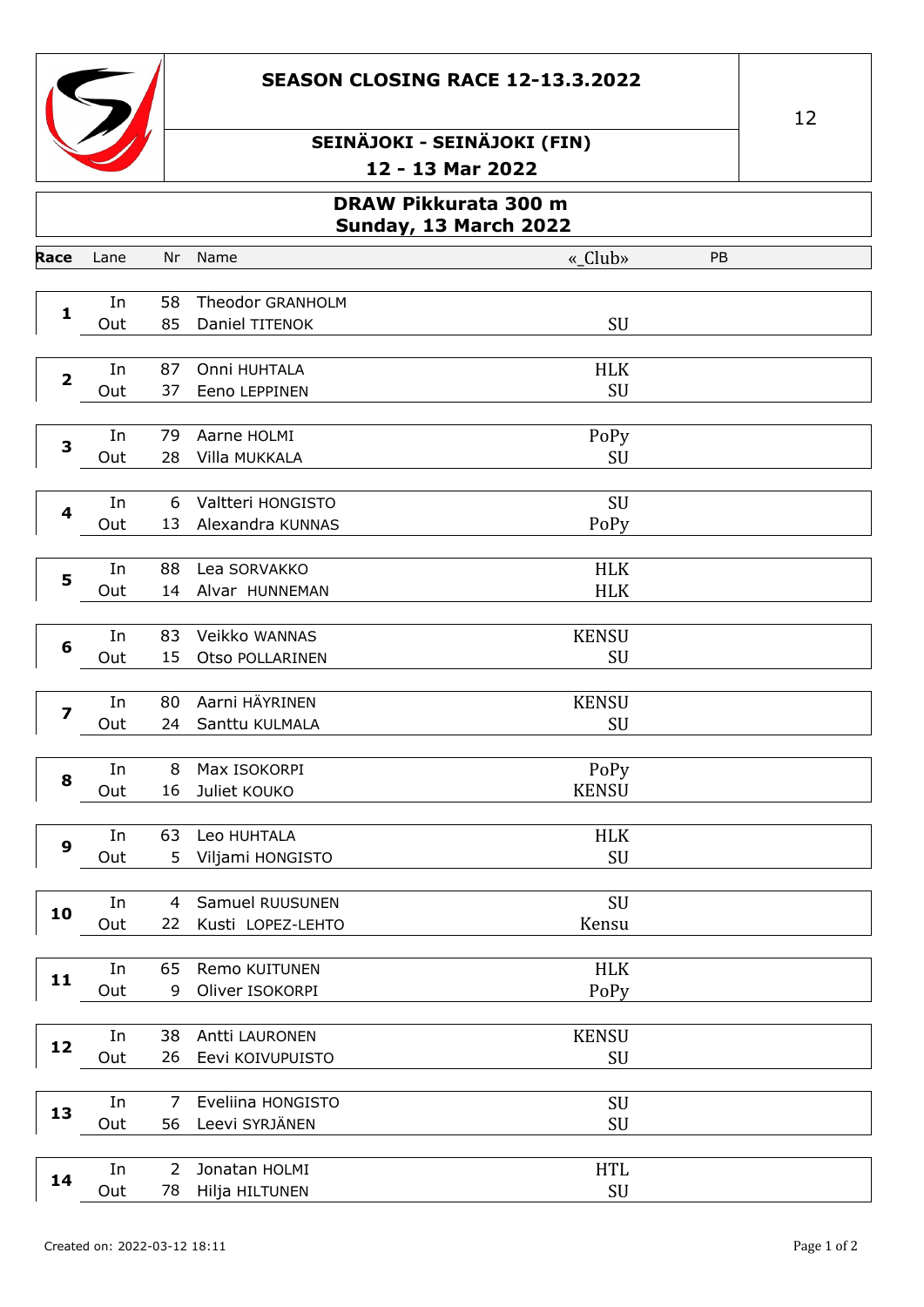|      | <b>SEASON CLOSING RACE 12-13.3.2022</b>              |           |                                 |                             |  |  |
|------|------------------------------------------------------|-----------|---------------------------------|-----------------------------|--|--|
|      |                                                      |           |                                 | SEINÄJOKI - SEINÄJOKI (FIN) |  |  |
|      |                                                      |           |                                 | 12 - 13 Mar 2022            |  |  |
|      | <b>DRAW Pikkurata 300 m</b><br>Sunday, 13 March 2022 |           |                                 |                             |  |  |
| Race | Lane                                                 | Nr        | Name                            | « Club»<br><b>PB</b>        |  |  |
| 15   | In<br>Out                                            | 82.<br>51 | Helinä WANNAS<br>Lauri LEPPÄNEN | <b>KENSU</b><br>Kensu       |  |  |
|      |                                                      |           |                                 |                             |  |  |
| 16   | In                                                   | 29        | Peetu MUKKALA                   | <b>SU</b>                   |  |  |
|      | Out                                                  | 21        | Ahti LOPEZ-LEHTO                | <b>KENSU</b>                |  |  |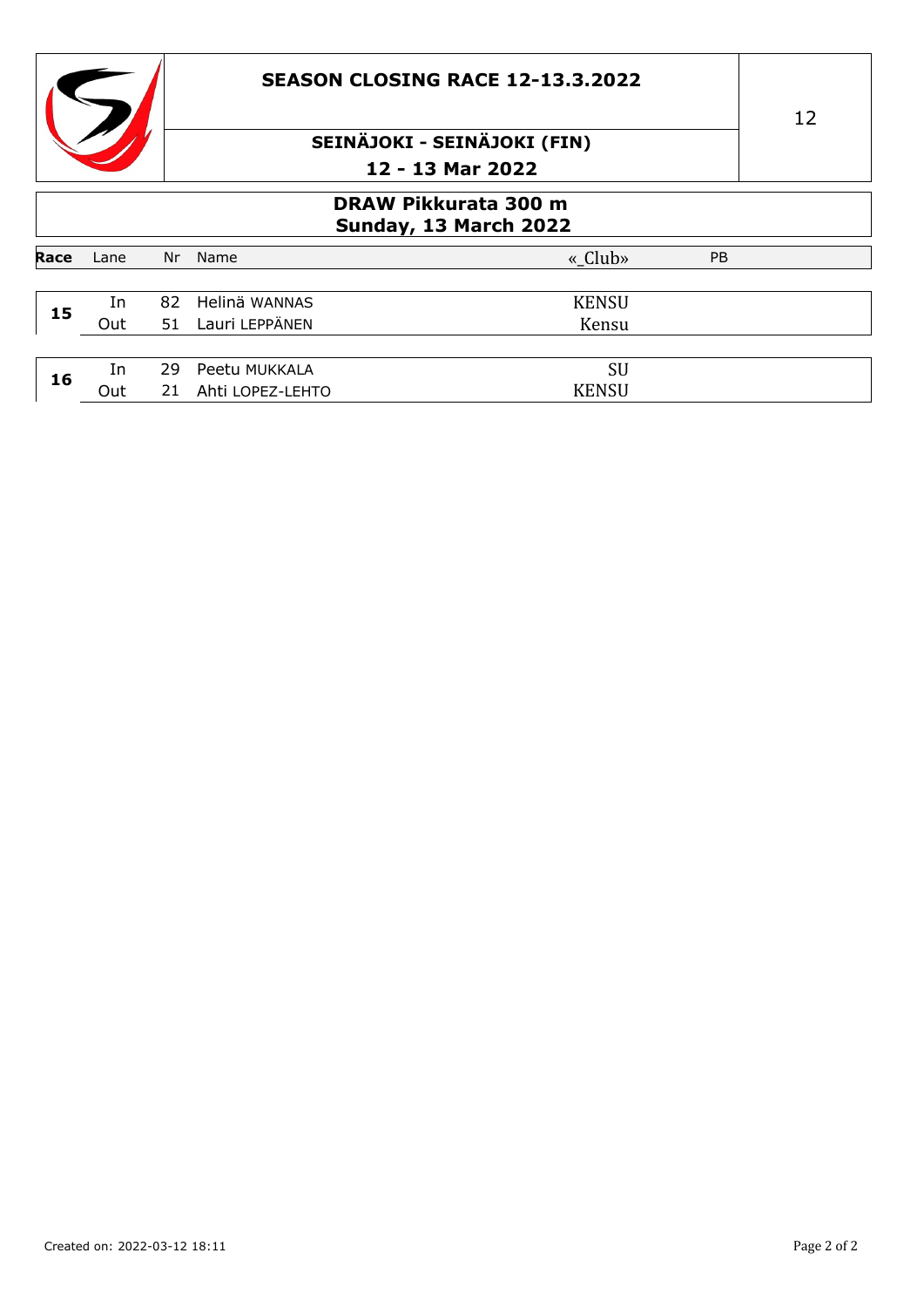



|                         | DRAW Isorata 1500 m<br><b>Sunday, 13 March 2022</b> |          |                                      |                           |    |  |  |
|-------------------------|-----------------------------------------------------|----------|--------------------------------------|---------------------------|----|--|--|
| Race                    | Lane                                                | Nr       | Name                                 | «_Club»                   | PB |  |  |
| $\mathbf{1}$            | In<br>Out                                           | 20       | Milla ISOKORPI                       | PoPy                      |    |  |  |
| $\overline{\mathbf{2}}$ | In<br>Out                                           | 17<br>86 | Lunabella KOUKO<br>Suvi SORVAKKO     | <b>KENSU</b><br>PäLuLu    |    |  |  |
| 3                       | In<br>Out                                           | 81<br>62 | Sini HYVÄRINEN<br>Nuutti PALONEN     | <b>KENSU</b><br>PoPy      |    |  |  |
| $\overline{\mathbf{3}}$ | In<br>Out                                           | 10<br>66 | Erik VUORISALO<br>Usva MUHONEN       | PoPy<br><b>HLK</b>        |    |  |  |
| 4                       | In<br>Out                                           | 12<br>84 | Iiris VUORISALO<br>Ilona WANNAS      | PoPy<br><b>KENSU</b>      |    |  |  |
| 4                       | In<br>Out                                           | 52<br>73 | Risto NORDMAN<br>Ida HOLOPAINEN      | <b>OuTa</b><br><b>HLK</b> |    |  |  |
| 5                       | In<br>Out                                           | 70<br>69 | Hemmo HANNULA<br>Unna MUHONEN        | <b>HLK</b><br><b>HLK</b>  |    |  |  |
| 5                       | In<br>Out                                           | 25<br>49 | Oona KOIVUPUISTO<br>Risto PALTTALA   | SU<br>Kensu               |    |  |  |
| 6                       | In<br>Out                                           | 1<br>39  | Tapani RENKO<br>Outi PINOMÄKI        | SU<br>VaHa                |    |  |  |
| 6                       | In<br>Out                                           | 76<br>45 | Eemeli LASSILA<br>Eeka RINTALA       | SU<br>SU                  |    |  |  |
| 7                       | In<br>Out                                           | 50<br>23 | Kirsi KORPIJÄRVI<br>Janette PIRHONEN | Kensu<br>SU               |    |  |  |
| $\overline{\mathbf{z}}$ | In<br>Out                                           | 34<br>36 | Elma SETÄLÄ<br>Heikki SUNDSTRÖM      | PoPy<br>MiLu              |    |  |  |
| 8                       | In<br>Out                                           | 3<br>54  | Markku HOLMI<br>Paavo SALONEN        | <b>HTL</b><br><b>OuTa</b> |    |  |  |
| 8                       | In<br>Out                                           | 77<br>41 | Elias WALDEN<br>Timo HERRANEN        | <b>HTL</b><br>Kensu       |    |  |  |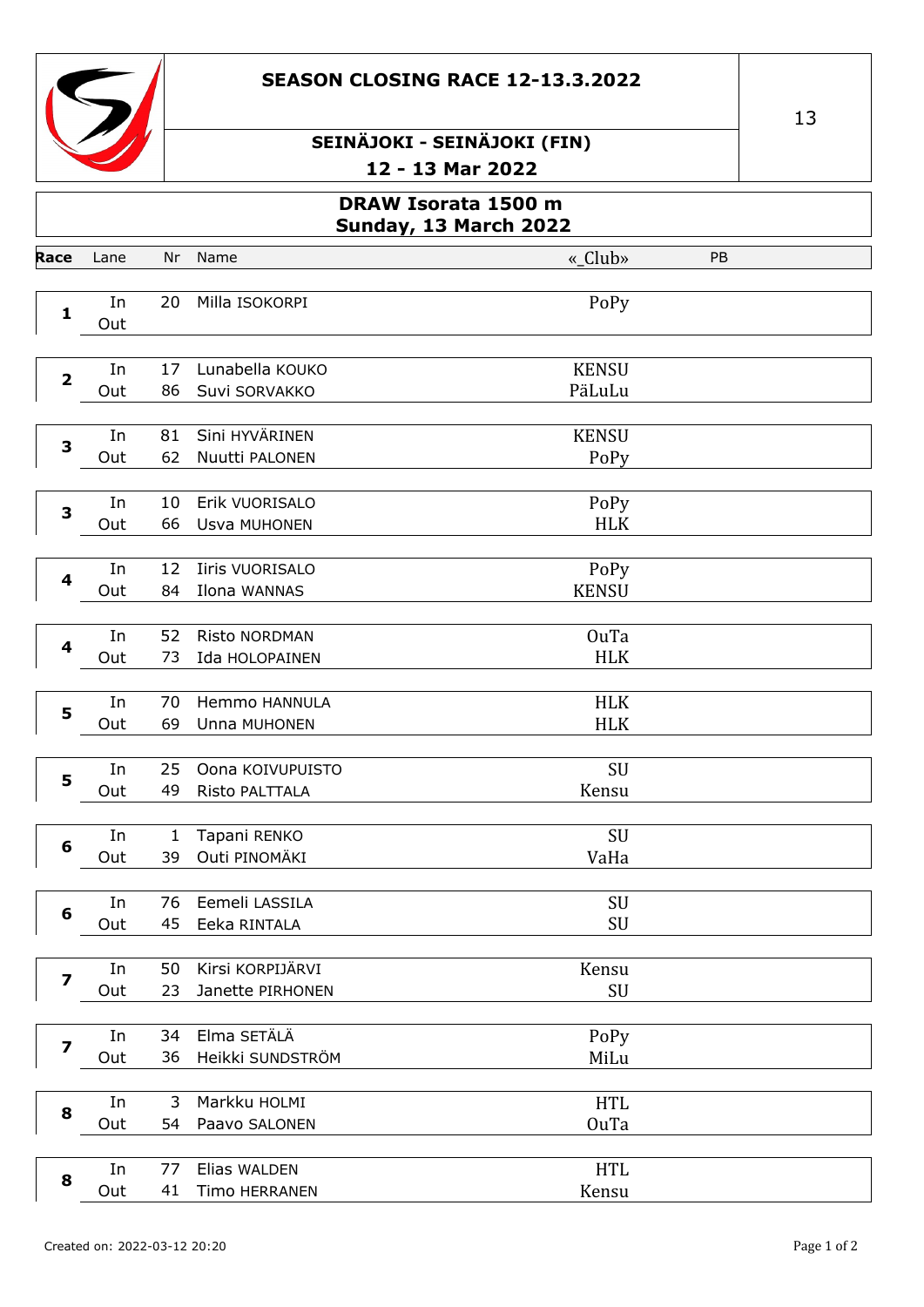



#### DRAW Isorata 1500 m Sunday, 13 March 2022

| Race         | Lane | Nr | Name                  | «_Club»      | PB |
|--------------|------|----|-----------------------|--------------|----|
|              |      |    |                       |              |    |
| 9            | In   | 11 | Christer VUORISALO    | PoPy         |    |
|              | Out  | 40 | Sanni ROSENDAHL       | <b>HTU</b>   |    |
|              |      |    |                       |              |    |
| $\mathbf{9}$ | In   | 55 | Kristian HEIKKINEN    | <b>OuTa</b>  |    |
|              | Out  | 59 | Juha SANTTILA         | SU           |    |
|              |      |    |                       |              |    |
|              | In   | 30 | Ari HILTUNEN          | SU           |    |
| 10           | Out  | 27 | Matias KOIVUPUISTO    | <b>SU</b>    |    |
|              |      |    |                       |              |    |
| 10           | In   | 19 | Kalle KINNALA         | TuUL         |    |
|              | Out  | 44 | Luka RINTALA          | <b>SU</b>    |    |
|              |      |    |                       |              |    |
| 11           | In   | 71 | Alvar MUHONEN         | <b>HLK</b>   |    |
|              | Out  | 74 | Eemil ERVIK           | <b>HLK</b>   |    |
|              |      |    |                       |              |    |
| 11           | In   | 43 | <b>Juuso LEHTONEN</b> | SU           |    |
|              | Out  | 75 | Jaakko HAUTAMÄKI      | <b>KENSU</b> |    |